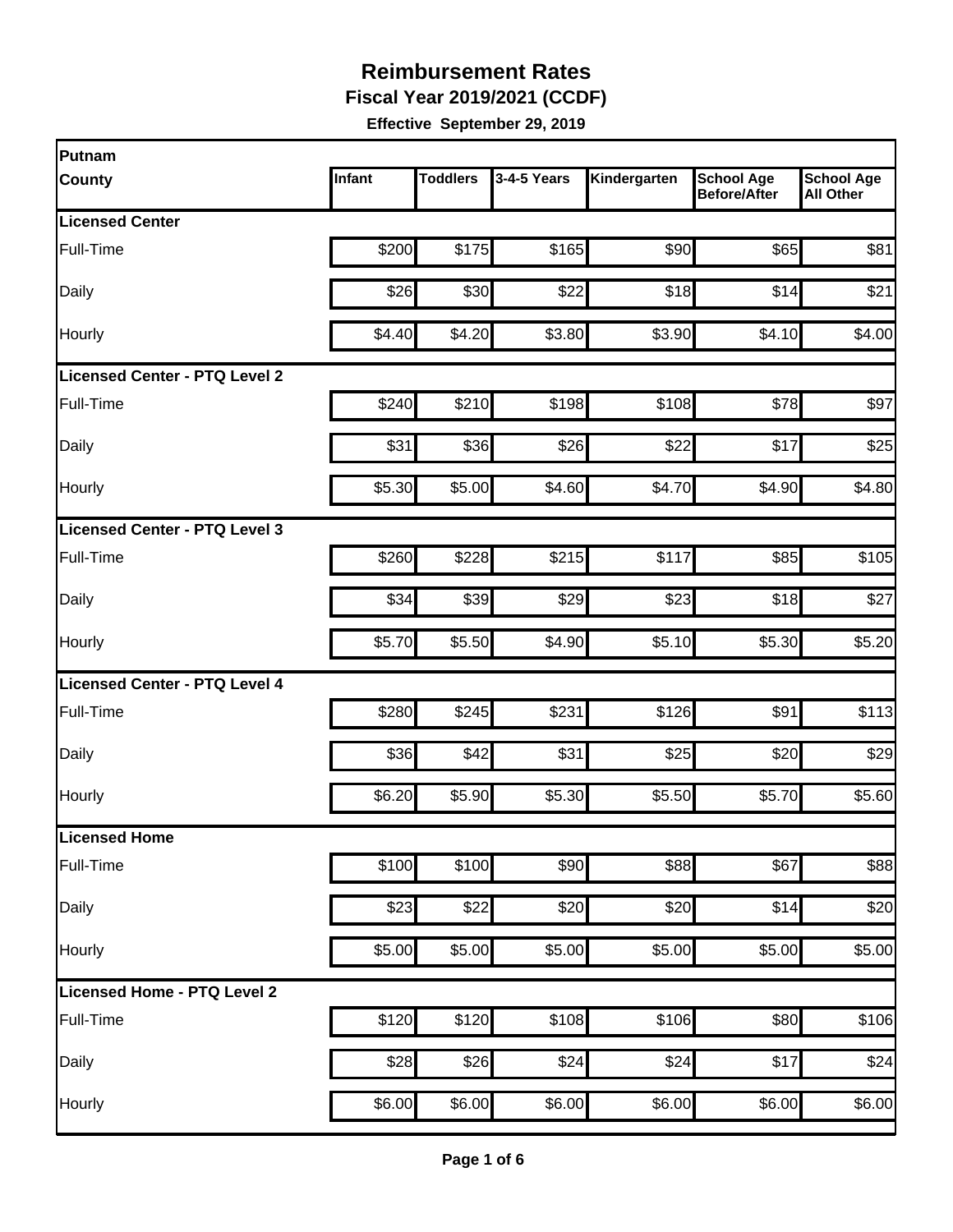**Fiscal Year 2019/2021 (CCDF)**

| Putnam                                   |        |                 |             |                    |                                          |                                       |
|------------------------------------------|--------|-----------------|-------------|--------------------|------------------------------------------|---------------------------------------|
| <b>County</b>                            | Infant | <b>Toddlers</b> | 3-4-5 Years | Kindergarten       | <b>School Age</b><br><b>Before/After</b> | <b>School Age</b><br><b>All Other</b> |
| Licensed Home - PTQ Level 3              |        |                 |             |                    |                                          |                                       |
| Full-Time                                | \$130  | \$130           | \$117       | \$114              | \$87                                     | \$114                                 |
| Daily                                    | \$30   | \$29            | \$26        | \$26               | \$18                                     | \$26                                  |
| Hourly                                   | \$6.50 | \$6.50          | \$6.50      | \$6.50             | \$6.50                                   | \$6.50                                |
| <b>Licensed Home - PTQ Level 4</b>       |        |                 |             |                    |                                          |                                       |
| Full-Time                                | \$140  | \$140           | \$126       | \$123              | \$94                                     | \$123                                 |
| Daily                                    | \$32   | \$31            | \$28        | \$28               | \$20                                     | \$28                                  |
| Hourly                                   | \$7.00 | \$7.00          | \$7.00      | \$7.00             | \$7.00                                   | \$7.00                                |
| <b>Registered Ministry</b>               |        |                 |             |                    |                                          |                                       |
| Full-Time                                | \$100  | \$86            | \$90        | \$82               | \$44                                     | \$73                                  |
| Daily                                    | \$21   | \$18            | \$17        | \$15               | \$11                                     | \$16                                  |
| Hourly                                   | \$3.10 | \$3.00          | \$2.90      | \$2.90             | \$2.90                                   | \$2.90                                |
| <b>Registered Ministry - PTQ Level 1</b> |        |                 |             |                    |                                          |                                       |
| Full-Time                                | \$150  | \$131           | \$128       | \$86               | \$55                                     | \$77                                  |
| Daily                                    | \$24   | \$24            | \$20        | \$17               | \$13                                     | \$19                                  |
| Hourly                                   | \$3.80 | \$3.60          | \$3.40]     | \$3.40             | \$3.50                                   | \$3.50                                |
| <b>Registered Ministry - PTQ Level 2</b> |        |                 |             |                    |                                          |                                       |
| Full-Time                                | \$240  | \$210           | \$198       | \$108              | \$78                                     | \$97                                  |
| Daily                                    | \$31   | \$36            | \$26        | \$22               | \$17                                     | \$25                                  |
| Hourly                                   | \$5.30 | \$5.00          | \$4.60      | \$4.70             | \$4.90                                   | \$4.80                                |
| <b>Registered Ministry - PTQ Level 3</b> |        |                 |             |                    |                                          |                                       |
| Full-Time                                | \$260  | \$228]          | \$215       | \$117              | \$85                                     | \$105                                 |
| Daily                                    | \$34   | \$39            | \$29        | \$23               | \$18                                     | \$27                                  |
| Hourly                                   | \$5.70 | \$5.50          | \$4.90      | $\overline{$}5.10$ | \$5.30                                   | \$5.20                                |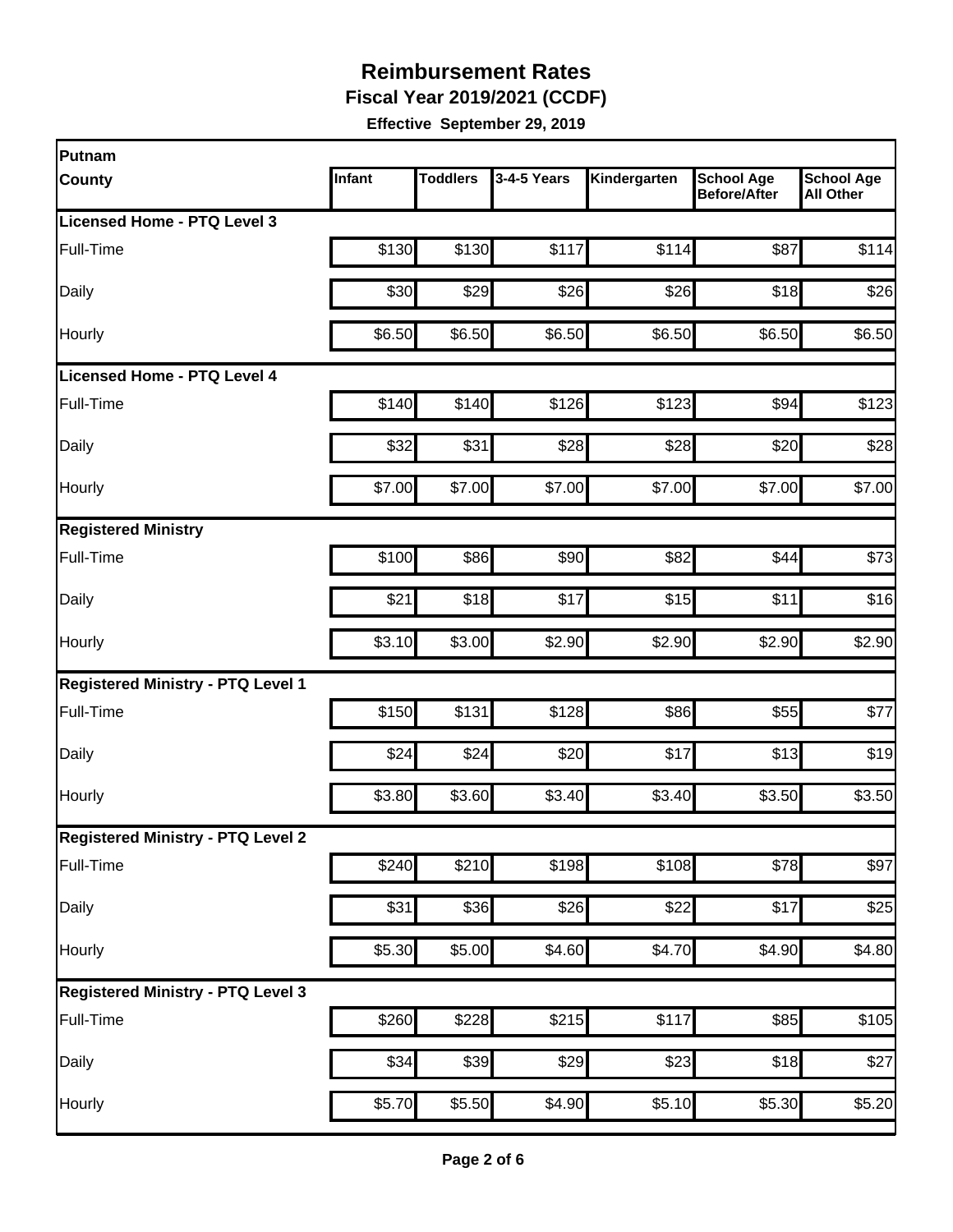**Fiscal Year 2019/2021 (CCDF)**

| Putnam                                   |        |                 |             |              |                                          |                                       |
|------------------------------------------|--------|-----------------|-------------|--------------|------------------------------------------|---------------------------------------|
| County                                   | Infant | <b>Toddlers</b> | 3-4-5 Years | Kindergarten | <b>School Age</b><br><b>Before/After</b> | <b>School Age</b><br><b>All Other</b> |
| <b>Registered Ministry - PTQ Level 4</b> |        |                 |             |              |                                          |                                       |
| Full-Time                                | \$280  | \$245           | \$231       | \$126        | \$91                                     | \$113                                 |
| Daily                                    | \$36   | \$42            | \$31        | \$25         | \$20                                     | \$29                                  |
| Hourly                                   | \$6.20 | \$5.90          | \$5.30      | \$5.50       | \$5.70                                   | \$5.60                                |
| <b>Exempt Center</b>                     |        |                 |             |              |                                          |                                       |
| Full-Time                                | \$100  | \$86            | \$90        | \$82         | \$44                                     | \$73                                  |
| Daily                                    | \$21   | \$18            | \$17        | \$15         | \$11                                     | \$16                                  |
| Hourly                                   | \$3.10 | \$3.00          | \$2.90      | \$2.90       | \$2.90                                   | \$2.90                                |
| <b>Accredited Exempt Center</b>          |        |                 |             |              |                                          |                                       |
| Full-Time                                | \$135  | \$99            | \$105       | \$99         | \$69                                     | \$89                                  |
| Daily                                    | \$29   | \$33            | \$24        | \$20         | \$15                                     | \$23                                  |
| Hourly                                   | \$4.80 | \$4.60          | \$4.20      | \$4.30       | \$4.50                                   | \$4.40                                |
| <b>Exempt Home</b>                       |        |                 |             |              |                                          |                                       |
| Full-Time                                | \$67   | \$62            | \$62        | \$57         | \$37                                     | \$57                                  |
| Daily                                    | \$12   | \$12            | 9           | \$7          | \$5                                      | \$7                                   |
| Hourly                                   | \$2.70 | \$2.70          | \$2.10      | \$2.10       | \$2.60                                   | \$2.70                                |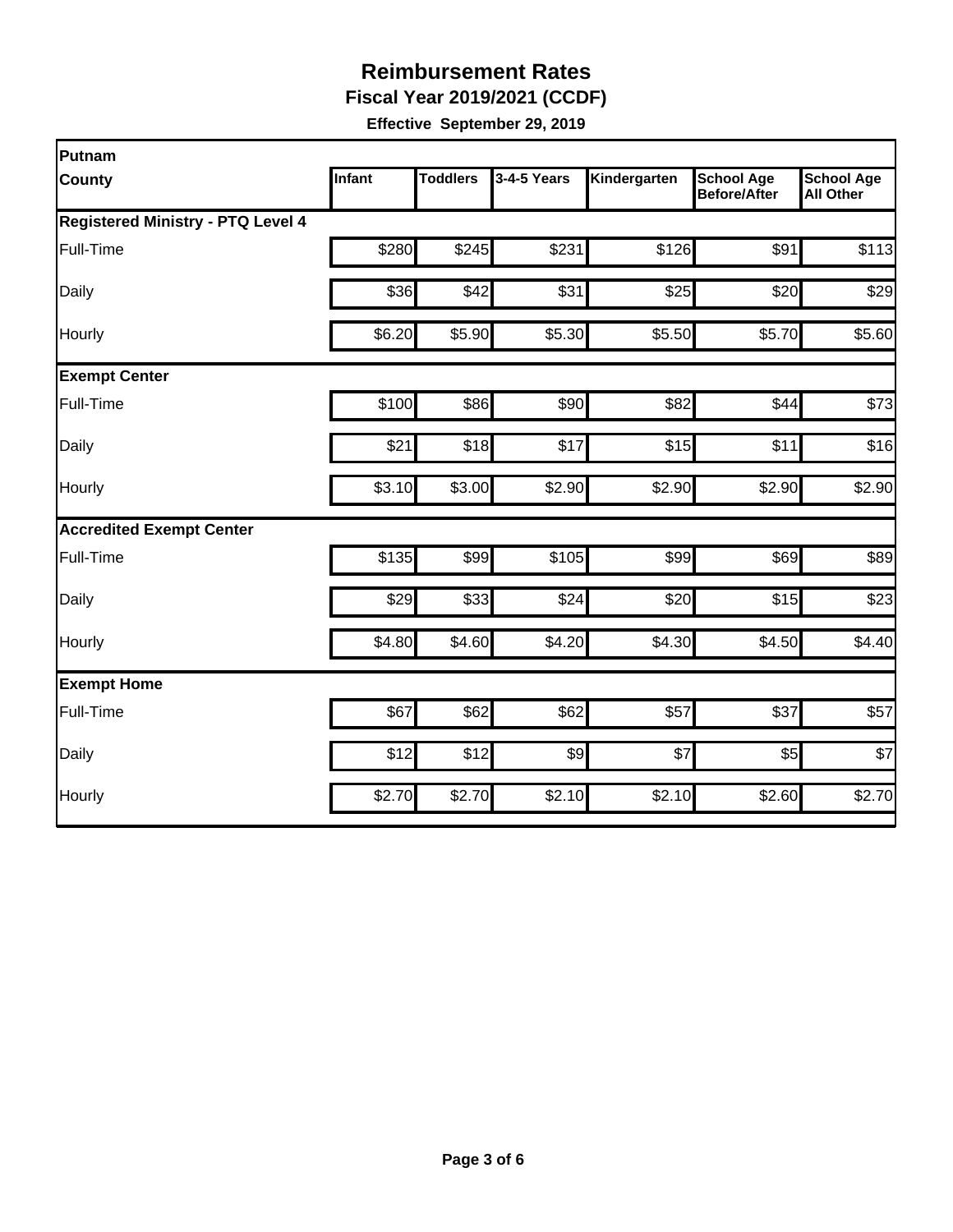**School Year 2019/2021 (OMW Pre-K)**

| Putnam                        |        |                 |             |              |                                   |                                       |
|-------------------------------|--------|-----------------|-------------|--------------|-----------------------------------|---------------------------------------|
| <b>County</b>                 | Infant | <b>Toddlers</b> | 3-4-5 Years | Kindergarten | <b>School Age</b><br>Before/After | <b>School Age</b><br><b>All Other</b> |
| Licensed Center - PTQ Level 3 |        |                 |             |              |                                   |                                       |
| Full-Time                     |        |                 | \$236.50    |              |                                   |                                       |
| Daily                         |        |                 |             |              |                                   |                                       |
| Hourly                        |        |                 |             |              |                                   |                                       |
| Licensed Center - PTQ Level 4 |        |                 |             |              |                                   |                                       |
| Full-Time                     |        |                 | \$254.10    |              |                                   |                                       |
| Daily                         |        |                 |             |              |                                   |                                       |
| Hourly                        |        |                 |             |              |                                   |                                       |
| Licensed Home - PTQ Level 3   |        |                 |             |              |                                   |                                       |
| Full-Time                     |        |                 | \$128.70    |              |                                   |                                       |
| Daily                         |        |                 |             |              |                                   |                                       |
| Hourly                        |        |                 |             |              |                                   |                                       |
| Licensed Home - PTQ Level 4   |        |                 |             |              |                                   |                                       |
| Full-Time                     |        |                 | \$138.60    |              |                                   |                                       |
| Daily                         |        |                 |             |              |                                   |                                       |
| Hourly                        |        |                 |             |              |                                   |                                       |
| VCP Ministry - PTQ Level 0    |        |                 |             |              |                                   |                                       |
| Full-Time                     |        |                 | \$99.00     |              |                                   |                                       |
| Daily                         |        |                 |             |              |                                   |                                       |
| Hourly                        |        |                 |             |              |                                   |                                       |
| VCP Ministry - PTQ Level 3    |        |                 |             |              |                                   |                                       |
| Full-Time                     |        |                 | \$236.50    |              |                                   |                                       |
| Daily                         |        |                 |             |              |                                   |                                       |
| Hourly                        |        |                 |             |              |                                   |                                       |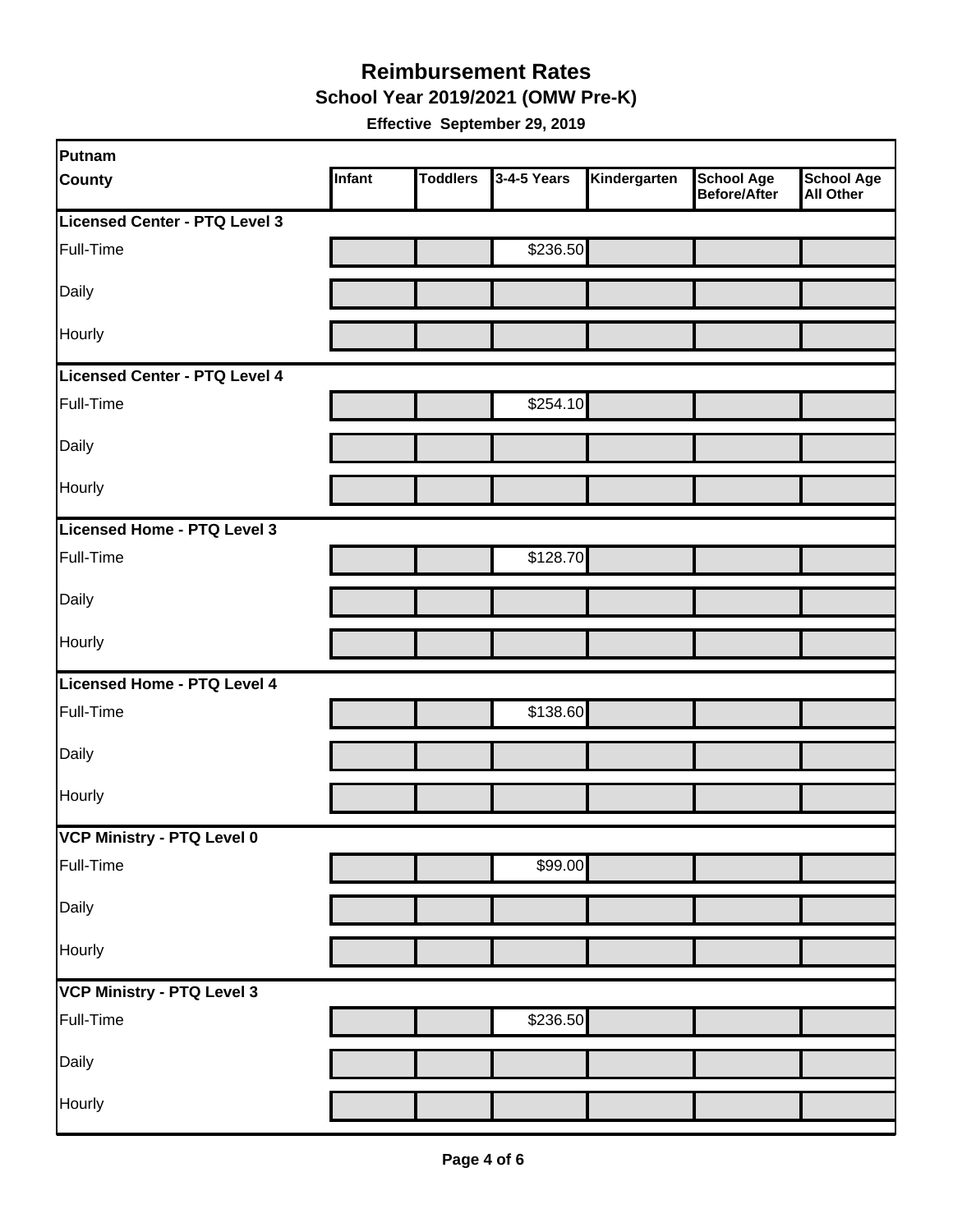**School Year 2019/2021 (OMW Pre-K)**

| Putnam                                         |        |                 |             |              |                                   |                                       |
|------------------------------------------------|--------|-----------------|-------------|--------------|-----------------------------------|---------------------------------------|
| <b>County</b>                                  | Infant | <b>Toddlers</b> | 3-4-5 Years | Kindergarten | <b>School Age</b><br>Before/After | <b>School Age</b><br><b>All Other</b> |
| <b>VCP Ministry - PTQ Level 4</b>              |        |                 |             |              |                                   |                                       |
| Full-Time                                      |        |                 | \$254.10    |              |                                   |                                       |
| Daily                                          |        |                 |             |              |                                   |                                       |
| Hourly                                         |        |                 |             |              |                                   |                                       |
| Private Accredited School - PTQ Level 0        |        |                 |             |              |                                   |                                       |
| Full-Time                                      |        |                 | \$181.50    |              |                                   |                                       |
| Daily                                          |        |                 |             |              |                                   |                                       |
| Hourly                                         |        |                 |             |              |                                   |                                       |
| Private Accredited School - PTQ Level 1        |        |                 |             |              |                                   |                                       |
| Full-Time                                      |        |                 | \$181.50    |              |                                   |                                       |
| Daily                                          |        |                 |             |              |                                   |                                       |
| Hourly                                         |        |                 |             |              |                                   |                                       |
| <b>Private Accredited School - PTQ Level 2</b> |        |                 |             |              |                                   |                                       |
| Full-Time                                      |        |                 | \$217.80    |              |                                   |                                       |
| Daily                                          |        |                 |             |              |                                   |                                       |
| Hourly                                         |        |                 |             |              |                                   |                                       |
| <b>Private Accredited School - PTQ Level 3</b> |        |                 |             |              |                                   |                                       |
| Full-Time                                      |        |                 | \$236.50    |              |                                   |                                       |
| Daily                                          |        |                 |             |              |                                   |                                       |
| Hourly                                         |        |                 |             |              |                                   |                                       |
| Private Accredited School - PTQ Level 4        |        |                 |             |              |                                   |                                       |
| Full-Time                                      |        |                 | \$254.10    |              |                                   |                                       |
| Daily                                          |        |                 |             |              |                                   |                                       |
| Hourly                                         |        |                 |             |              |                                   |                                       |